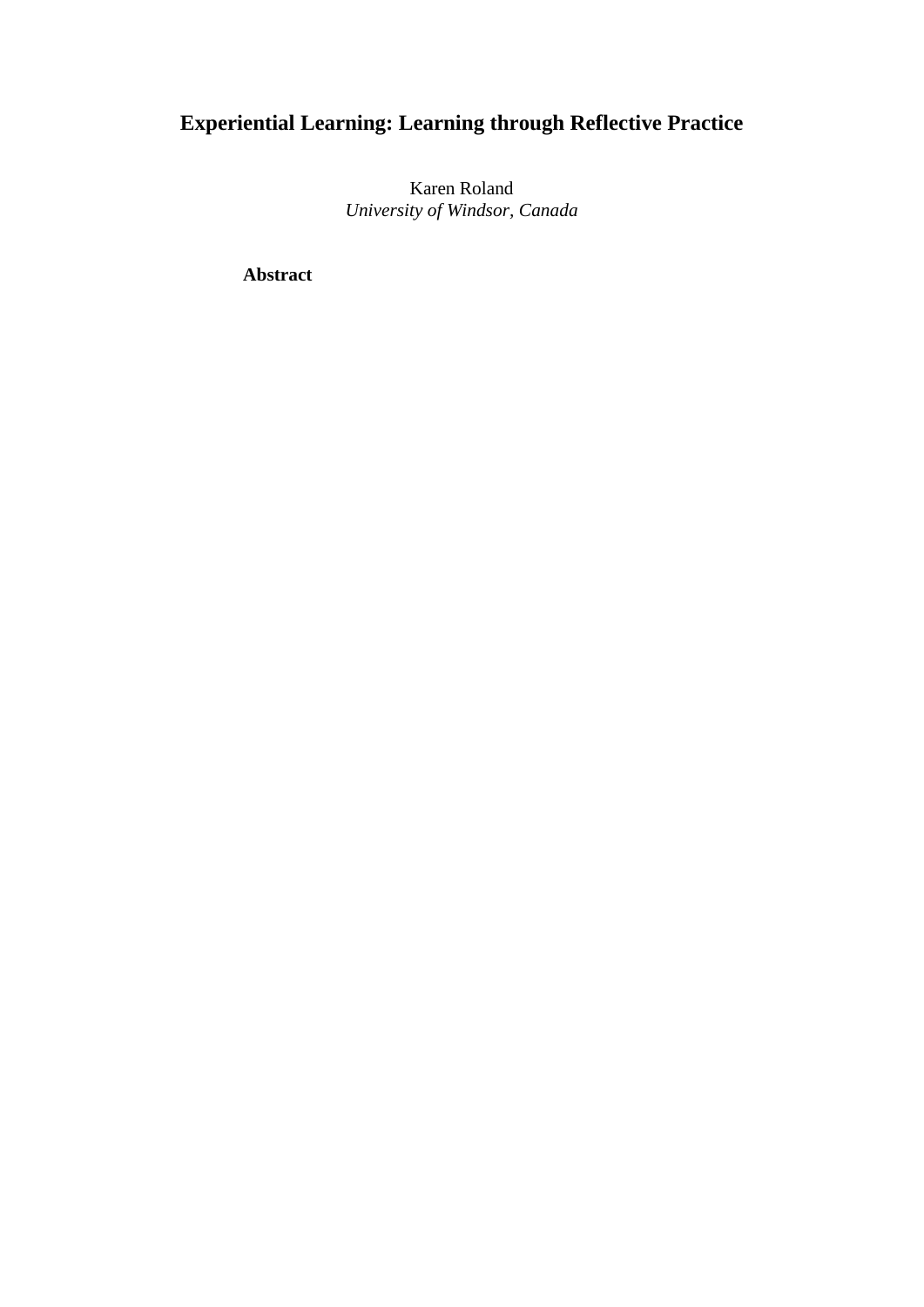These are important factors to consider as they emphasize the positive impact experiential learning may have in terms of student learning and engagement at the post-secondary academic level.

 Experiential learning in post-secondary academic programs may take many forms, some examples include: co-op placements, practicum placements, and internships [7]. There are similarities as well as differences in each of these experiential learning models. For instance, co-op placements are usually paid work experience that weave throughout academic studies whereby a student is hired for a specified period of time by an employer – this may be project related work, or, it may be a regular position within the company. Practicum placements differ in that students in pre-service teacher education programs are not hired or paid as teachers during their practicum placements; and yet, in Ontario, these students once on placement, become affiliate members of the teacher unions. This means that student teachers are held to the ethical and professional standards of the teaching profession in Ontario [7]. An important similarity of both co-op and practicum experiential learning placements is that the student's academic program alternates or weaves between periods of academic study, and work experience placements. Additionally, during their work experience placements students are provided with an on-the-job mentor/supervisor as well as an academic supervisor to provide them with guidance and assessment. Internships on the other hand may occur in the middle or at the end of an academic program. Internships may also be paid or unpaid work experience placements whereby the student is afforded the opportunity to gain workrelated experience at the behest of the company/organization – it should be noted that recently some educators and employers have voiced their concern about the practice of unpaid internships as being unfair to students, particularly in terms of extended internships – internship placements may range from 4 to 12 months in length [7]. For the cross-Disciplinary System internet JA23611 Veloca (i. March 2017)<br>
The computer density consider on the proposition (i.e. and the cross-Disciplinary Constraint Constraint Constraint Constraint Constraint Constrain

 In discussing the role of employers to meet the needs of the labour market, the Conference Board of Canada [2] asserts that Canadian employers have an expectation that post-secondary institutions will produce 'job-ready' graduates with the skills and knowledge necessary to align with the needs of the employment marketplace. Furthermore, this alignment of graduates with labour market needs has implications at a national level – there is a link between the school system and national well-being in terms of beneficial social and economic factors. The importance of this linkage is emphasized in Hargreaves and Fullan's assertion that effective school systems are: "nation builders and national assets" [4, p. 2]. Therefore, I would suggest that experiential learning is of great importance for  $21<sup>st</sup>$ century teaching and learning. Based on the extant literature, my own experience as an experiential learning specialist and co-operative education coordinator, in this paper I will discuss what I suggest are three core benefits of experiential learning for students.

### **2. Benefits of experiential learning**

 The discussion in this paper is based on a presentation I made in 2016 at an international conference on education [7]. The following are what I would suggest are the core benefits of experiential learning for students: 1) experiential learning provides students with opportunities to critically engage in learning – providing students with a deeper and more meaningful understanding of theoretical knowledge beyond the textbook; 2) experiential learning provides students with mentorship and a guided navigation so that they may hone the skills necessary to successfully traverse the nuanced, and at times, problematic realities of the workplace; and most importantly, 3) experiential learning allows for the development of a thoughtful and personal commitment by students to professionalism through reflective practice – intrinsically, through reflective practice, students become agents of their own learning characterized by a meta-cognitive awareness of their development as novice professionals [7]. In the remainder of this paper these three beneficial aspects of experiential learning will be discussed through the lens of research that I have conducted over the years in my role as an experiential learning specialist in a preservice teacher education program.

### **2.1. Enhancing student engagement through reflective practice**

 Kolb suggests that as a learning theory, experiential learning offers a "holistic integrative perspective on learning that combines experience, perception, cognition, and behavior [5, p. 31], what he opines are the four modes of the experiential learning cycle: "experiencing, reflecting, thinking, and acting" [5, p. 295]. Kolb further asserts that in experiential learning theory, reflection involves the "internal transformation of experience"….which requires reflective "cognitive complexity and the capacity for critical thinking" [5, p. 58]. He postulates that experiential learning spaces support a very different model of learning than the traditional classroom by offering students the opportunity to engage in deeper more meaningful learning.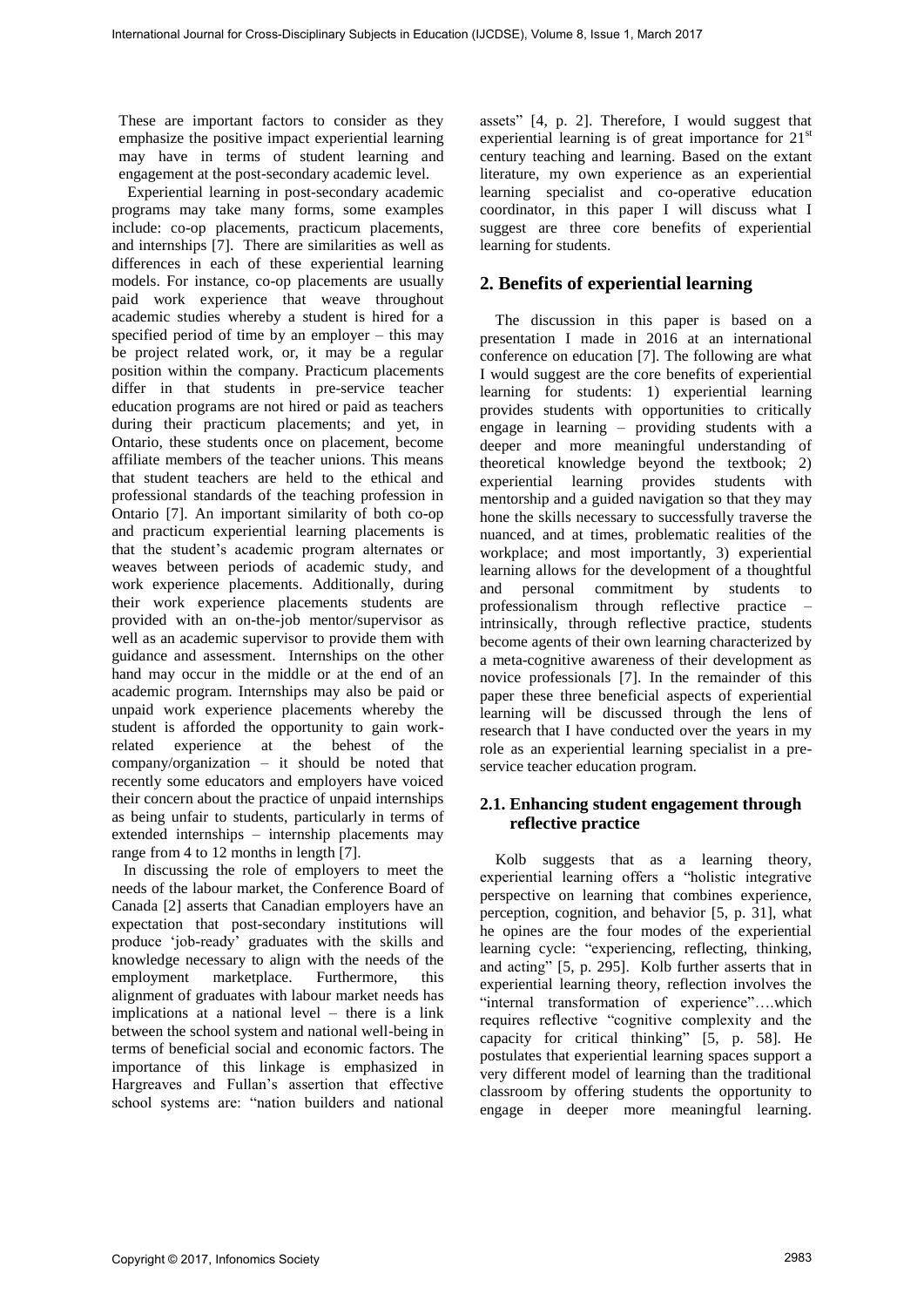Furthermore, he expounds that experiential learning may result in greater learning retention as the student moves from one experiential learning mode to another throughout the learning cycle. Therefore, viewed from an experiential learning lens, developing and enhancing student engagement involves exploring ideas and reflecting on this learning process, as well as learning from others' experience and shifting points of view to create new knowledge and understanding [9].

 Sharing knowledge and perspectives is a key element of developing professional practice. With this in mind, in 2012 working with two graduate research assistants, we conducted a program evaluation of a pilot project offered through the Faculty of Education entitled, *Conversations About Education.* The purpose of this pilot project was to provide an experiential learning opportunity for student teachers outside of their regular classroom learning space by bringing them together with members of the educational community (faculty, school teachers, administrators, and educators who identified themselves as Newcomers to Canada), to discuss educational issues. This pilot project sought to create a 'collective forum' where educational issues could be discussed through a *multi-epistemic lens* [9]. Personal perspectives concerning issues relevant to education and classrooms in Ontario were discussed; the sharing of these personal perspectives allowed for a meaningful understanding of the lived/life experience of the participants. The goal of these discussions was to promote communitybuilding, and through reflective practice, allow participants as professional educators, to collectively confront bias in teaching practice. For European Control Cross-Disciplinary Superion Linearce J1.2.3811. Volume 8, Issue 2, Infor Cross-Disciplinary Subjects in Equation 2, Infor Cross-Disciplinary Subjects in Equation 2, Infor Cross-Disciplinary Cross-Disc

 Three separate *Conversations About Education* events hosted by the Faculty of Education, were held over a four month period. The first event was entitled, 'Creating a Community in your Classroom' and was facilitated by a local school board Child and Youth Worker. The event participants included Faculty of Education students and faculty members, school board teachers and administrators, and newcomers to Canada who identified as educators. The presentation by the Child and Youth Worker was followed by small group discussions of the following questions: What is the most supportive approach to dealing with disengaged students? What is your personal philosophy of discipline? What are some of the impact factors (environmental or situational) that students bring with them to the classroom? How do staff contribute to this? Why is your relationship with your students your insurance policy when times are bad? The next event entitled, 'Permission to Disagree' was facilitated by the Director of Education from the Canadian Civil

Liberties. Participants included Faculty of Education students and faculty members. This event involved group discussions of various human rights cases facing the courts in Canada. In each of the cases discussed the participants were encouraged to arrive at a number of possible decisions – the goal was to avoid consensus – hence, the participants were given permission to disagree. Participants were asked about how many points of view they could defend, acknowledging that there was no 'correct' answer. The goal of this session was to promote discussion and disagreement in a respectful space. The final event was entitled, 'Restorative Justice in our Schools' and was facilitated by a local high school Vice-Principal. Participants of this event included, Faculty of Education students and faculty members, and school board teachers and administrators. The Vice-Principal presented an overview of Restorative Justice Practices in schools, and facilitated a whole group discussion of the following central question: What is your capacity to implement restorative practices at the school, classroom or community level?

At the core of this pilot project was the belief that educators, engaging in reflective practice may challenge hegemony and stereotypical attitudes to become 'agents of change' to promote and protect social justice and equity within an educational community of practice [9]. This project supported a critical pedagogical approach with which participants were able to reflect and "contest cultural hegemony in the classroom….from sharing knowledge and diverse perspectives to keep abreast of the everchanging cultural diversity in classrooms and the educational community" [9, p. 484]. Thus, this study demonstrated how a local community came together to share experiences and insights with one another from diverse backgrounds. Further, that teachers, educators and students bring to the classroom experiences and preconceptions based on their own lived/life experiences. This project allowed for the exploration and discussion of pre-conceived ideas through a multi-epistemic lens.

 Results from the program evaluation indicated that this pilot project was successful in providing an experiential learning opportunity for education professionals. In completing the program evaluation of this pilot project, focus group sessions were held with the event participants. During these focus group sessions the participants indicated that at the events they were able to engage in meaningful learning and to share knowledge. Furthermore, in reflecting upon their own learning, these participants indicated that they had benefited greatly by engaging in this learning process to develop a deeper understanding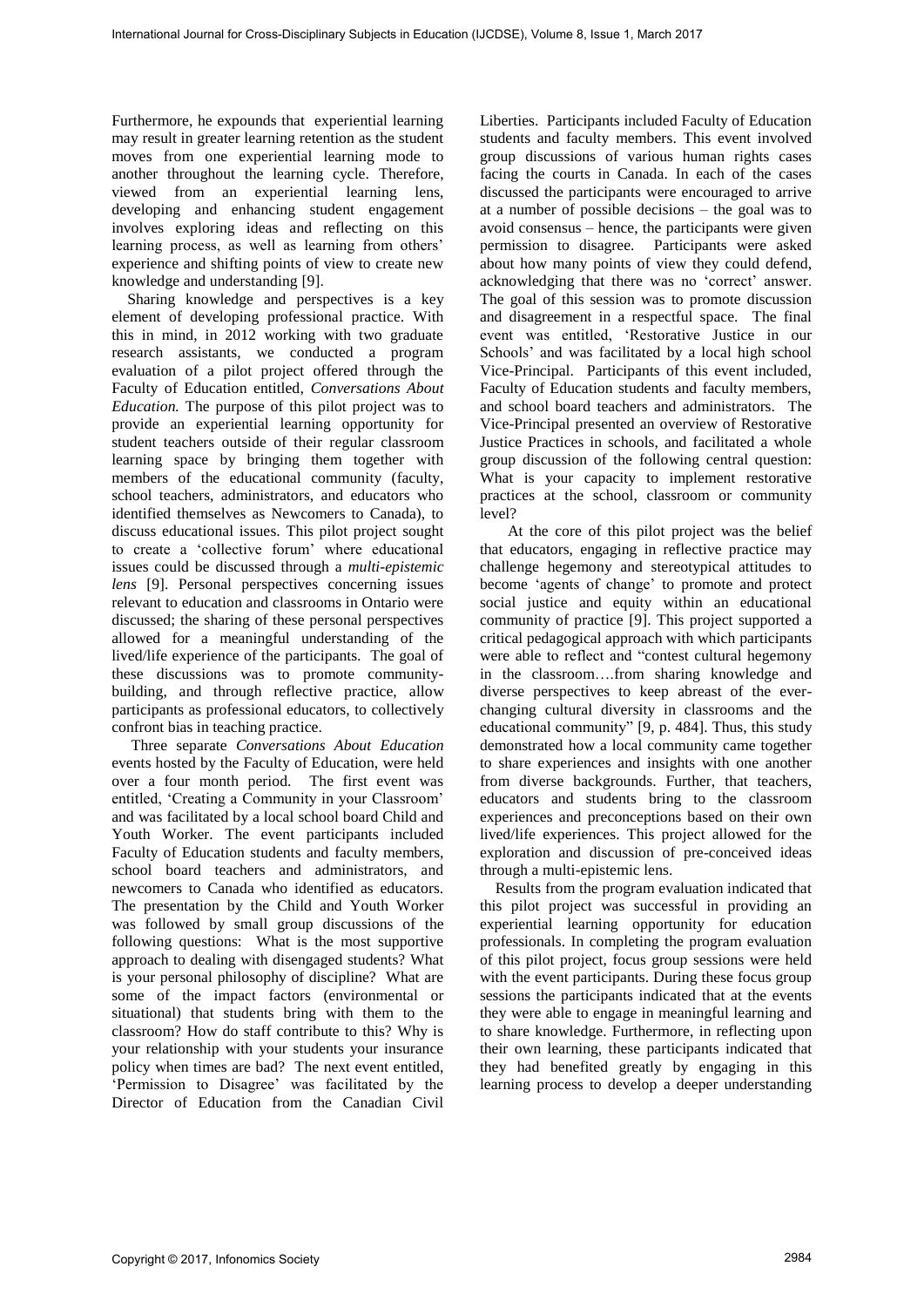and appreciation of the multi-epistemic perspectives and experiences shared by other educators [9].

### **2.2. Navigating the realities of the workplace through reflective practice**

 Clarke states that teaching "is the professional practice of engaging teachers in the construction of knowledge directly related to the area of study known as teaching" [1, p. 600]. The design of most teacher education programs has been set up to scaffold experiential learning: course-based learning is integrated with practica to provide the learning experiences with which students may apply theory in practice, praxis. In terms of professional practice, Schön contends that 'reflect-in-action' in a professional context such as teaching, requires that the practitioner reflects on their knowing [12, p. 6]. Moreover, Schön opines that importantly, during professional learning contexts such as *reflective practicums*, learners are provided the time necessary to reflect to "unlearn initial expectations, to master the practice, and to shift repeatedly back and forth between reflection on and in action" [12, p. 9]; what he suggests is that learners become "proficient at a kind of reflection-in-action" [12, p. 8]. Schön's *knowing-in-practice* concept is particularly relevant to teacher education programs where experiential learning is facilitated through the mentorship and coaching provided by associate teachers in the classroom. These associate teacher mentor/coaches assist students to successfully navigate the nuanced and at times, problematic realities of the classroom [7]. For Extenda Total Cross-Disputery Stephen Linearce Jud.2611. Velocity is the National Constitutional Journal For Cross-Disputery (III) The Cross-Disputery Cross-Disputery (III) The Cross-Disputery Cross-Disputery Cross-Di

 Associate teachers play an extremely important role in the triumvirate teacher education learning partnership consisting of: student teacher, faculty advisor and associate teacher. The Faculty of Education values the opportunity to actively collaborate and consult with associate teachers as teacher educator colleagues. The *construction* of knowledge gained through the process of mentorship and guidance provided by associate teachers during practicum experiences is critically important to the development of student teachers' self-efficacy in teaching practice [8]. Furthermore, Osterman [6] elucidates that reflective practice, through an experiential learning process that integrates reflection with constructed knowledge, may foster this self-efficacy. Given this, in 2008 I conducted a study with associate teachers.

 During 2008, 947 associate teachers employed with three Southwestern Ontario school boards were invited to voluntarily participate in a research study by responding to an online questionnaire, *Associate Teacher Feedback: Anonymous & Confidential* 

*Questionnaire* [8]. There were 134 associate teacher respondents to the online anonymous and confidential questionnaire. This questionnaire explored, from the perspective of associate teachers, the nature of the relationship between the associate teacher, the faculty advisor, and the teacher candidate (student teacher) [8]. The research study sought to identify strategies and recommendations with which to strengthen and foster the learningrelationship developed between these stakeholders. The questionnaire was comprised of three sections used to explore associate teachers' perceptions of: 1) their role as teaching mentors/coaches; 2) the support that they felt they required from faculty advisors to effectively perform their role as mentor/coach; and, 3) the recommendations that they could provide concerning strategies with which to strengthen the triumvirate learning partnership. [8]. At the crux of this study was an investigation to understand the role of associate teachers in facilitating experiential learning.

 The online anonymous and confidential questionnaire used in the study was developed based on a review of extant literature. Question styles included: open-ended questions which invited associate teachers to share their individual insights; rank order questions which asked associate teachers to rank factors in terms of their importance for support; and lastly, associate teachers were asked to respond to a 5-point Likert scale indicating their level of agreement/disagreement with a question [8, p. 40].

 The findings of the study indicated that associate teachers felt they needed greater opportunities to consult and collaborate with faculty, to engage in what Roth and Boyd [11] refer to as 'coparticipation in practice' in order to foster competency in the teaching-learning environment and to support "a mentoring model of consultation and collaboration in teacher education" [8, p. 42]. The associate teacher respondents characterized the faculty advisor as a partner "to support [the] teacher candidate and associate teacher; to advise and counsel [8, p. 40], and that the triumvirate partnership should involve "faculty advisors collaborating with associate teachers to clarify the goals of the pre-service [teacher education] program" [8, p. 42]. This point was illustrated further in terms of associate teachers expressed need to collaborate with faculty advisors in the assessment of each teacher candidate's progress. This was clearly noted in the following associate teacher's response, "My expectations are that the faculty advisor is there to advise and evaluate the candidate based on the candidate's performance with respect to what they have been taught at the faculty" [8, p.42].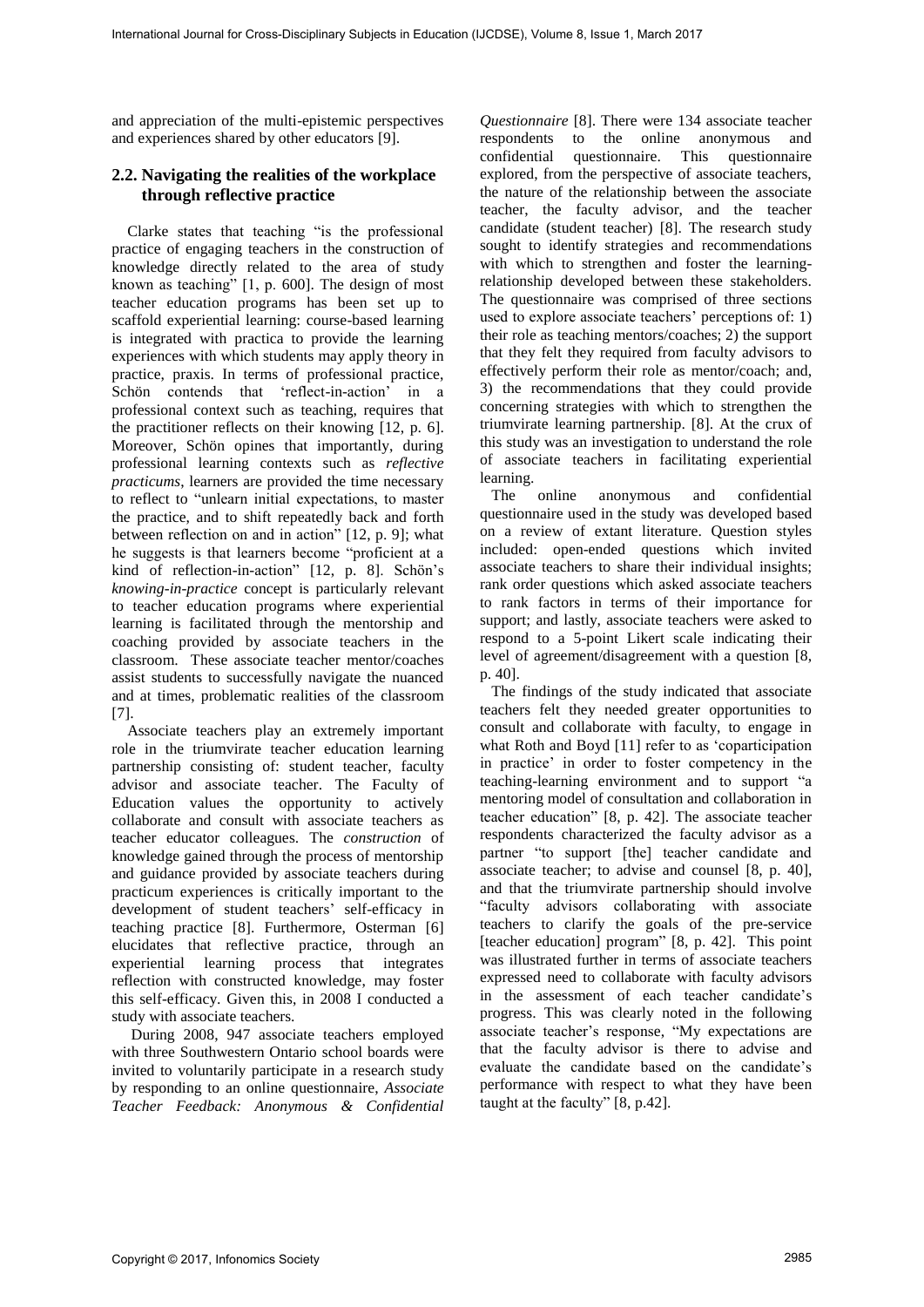In ranking the support that faculty advisors could provide them as associate teachers, and to help them succeed in their role as mentor/coaches, associate teachers ranked the availability of the faculty advisor for consultation, particularly when teacher candidates are struggling in the classroom, as being one of the most important factors. This is evident in the following associate teachers' responses:

They [faculty advisor] need to be the middle 'person.' They need to know what the faculty expects and the associate teacher expects, and if for some reason the candidate isn't getting that picture, the advisor needs to make it clear to them. I feel that the advisor needs to be close at hand to each associate teacher [8, p. 41].

And, the following associate teacher response also confirms the need for the faculty advisor to be available:

To observe a student teacher on behalf of the university, to be another set of eyes on the student teacher's progress besides the associate, to offer advice to both the associate and student, to give the university's perspective on the classroom [8, p. 40].

 Another factor ranked as one of the most important in terms of faculty advisors being supportive to associate teachers, was for the Faculty of Education to ensure that teacher candidates are "prepared and knowledgeable concerning the need for professionalism both in the classroom, and in the school community" [8, p. 43]. Associate teachers also stressed that stronger relationships between themselves and university faculty, facilitated by coteaching opportunities, may in fact foster what Roth and Boyd [11] assert is the theory-to-practice connection for student teachers. This connection of theory-to-practice has great significance in terms of learning to navigate the realities of the classroom, highlighting the interdependence of these partners as co-learners and collaborators in this experiential learning space – the practicum placement [7]. The study findings noted that the, "connection and integration of theory and practice in teacher education may be facilitated by sharing ideas and insights through the development of a community of practice with members of the triumvirate relationship" [8, p. 44].

### **2.3. Developing professionalism through reflective practice**

 Hargreaves and Fullan [4] assert that teachers must intrinsically develop a sense of professionalism to uphold the professional and ethical standards of the teaching profession, and, they must also comport themselves as professionals to gain the trust of the public. Osterman further opines that reflective practice may in fact foster professional growth, in her assertion that:

Reflective practice redefines both the concept of learning, and the role of the learner in the learning process. By emphasizing the importance of both personal experience and ideas, reflective practice establishes the importance of theory, but counsels against the study of theory in isolation from practice. Recognizing that the search for knowledge begins with experience and that no learning takes place unless the learner is both involved in and transformed by the learning process, reflective practice also emphasizes that the practitioner is central to the learning process [6, p. 142].

In their definition of *professional capital* Hargreaves and Fullan suggest that *human capital* (having the required knowledge and skills of a profession), is dependent on *social capital* (the ability to create and transfer knowledge in communities) [4, p. 3]. Furthermore these authors contend that "learning is the work, and social capital is the fuel; if social capital is weak, everything else is destined to failure" [4, p. 92]. The interdependency of *human* and *social capital* is particularly noteworthy in terms of teacher training and the Professional Learning Community (PLC) context. Further, these authors state that "teachers need to be professional (upholding high standards of ethical conduct), as well as perceived to be professionals (how teachers are perceived, a sense of public trust)" [4, p.86]. Their definition of *professional capital* includes both professional capacity, as well as effectiveness as an educator. These authors suggest that this *professional capital*  has a significance and value in terms of the ability of our schools to create "…a high-performing school system, a competitive economy, and a cohesive society" [4, p. 79]. Given this, over the past several years, working with three school teachers, we facilitated a longitudinal research study entitled, *Teacher Candidate Partnerships.* In this study, student teachers were provided with the opportunity to voluntarily participate in Professional Learning Community (PLC) meetings facilitated by teachermentors. The aim of the study was to investigate the For the state of the cross-of the cross-Disciplinary Subjects in Cross-Disciplinary The Cross-Disciplinary Cross-Disciplinary The Cross-Disciplinary Cross-Disciplinary Cross-Disciplinary (ICR) (ICR) (ICR) (ICR) (ICR) (ICR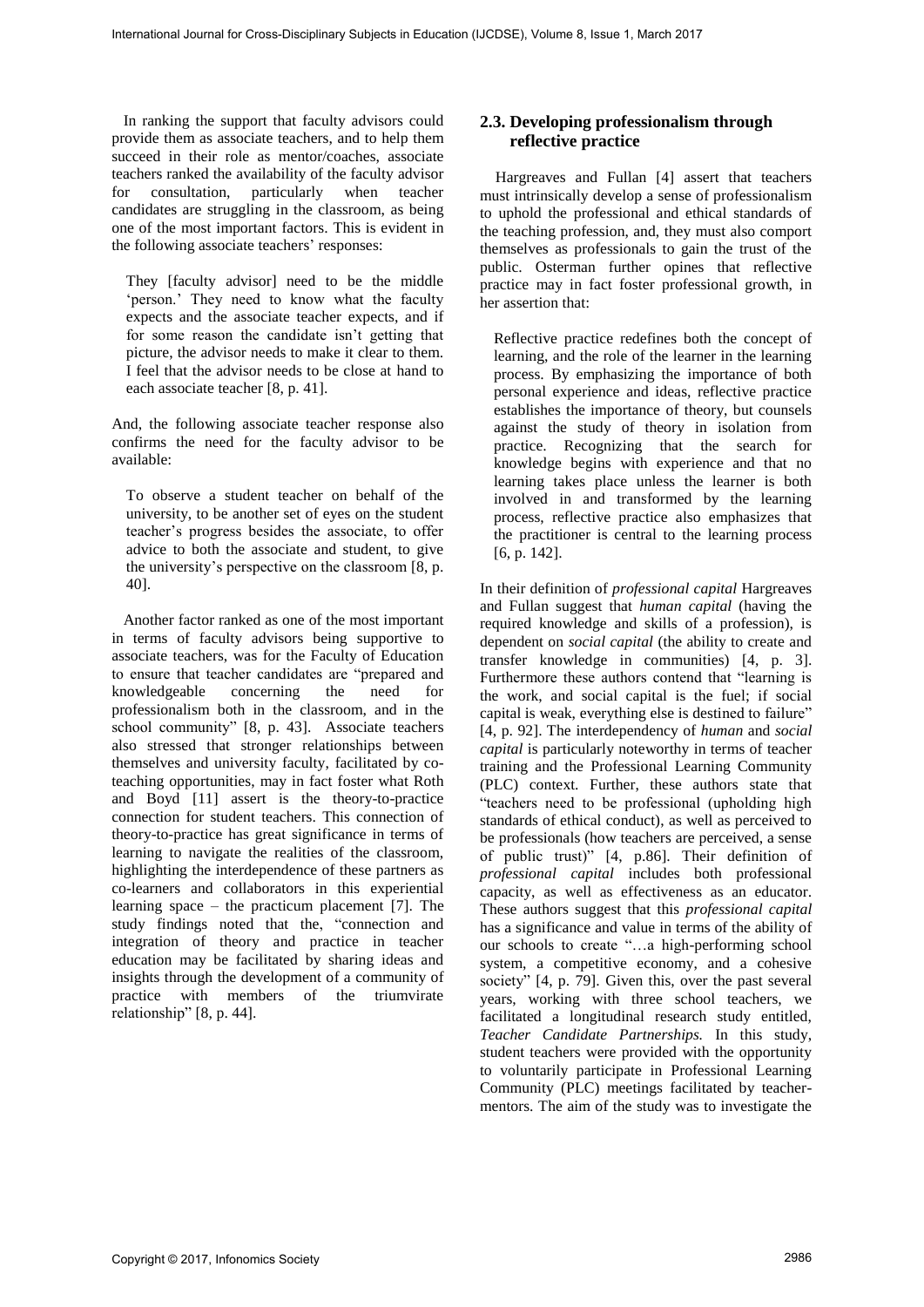impact participation in these PLC meetings had on students' development of a professional identity, their ability to critically reflect, and the growth of their knowledge and implementation of researchbased practices in teaching [10]. Specifically, we were interested in knowing the effect that this collaborative and reflective experiential learning model, within a PLC context, would have in terms of<br>building professional capital through the professional development of teaching partnerships.

 A qualitative ethnographic methodology was used to collect data through participant-observation to explore the professional learning community experience both with the students (teacher candidates) enrolled in the pre-service teacher education program, as well as the teacher-mentors as researcher participants. These teacher-mentors were active participant-observers in the PLC throughout the study, and as such co-learners [10].

 A key focus of this study was to investigate and challenge the traditional pre-service teacher education mentoring model; to move this mentoring model from an evaluative hierarchical stance, to a mentoring model that was collaborative and reflective in practice, and supported by the Professional Learning Community context [10]. The results of the Teacher Candidate Partnerships study suggest that the PLC mentorship model may be used as an effective learning-partnership strategy with which to build professional capital. The results of the study suggested that in fact the PLC experiential learning model was successful in creating a safe and collaborative learning space. Of particular importance was the positive impact noted that the shift from a hierarchical evaluative mentoring model (a teacher-mentor supervising and evaluating a student teacher), to one that was collaborative and reflective, had in terms developing a teachingpartnership which included all participants as colearners. Additionally, in the findings it was noted that students (teacher candidates) felt a greater awareness of their professional identity as teachers, along with increased growth in their ability to critically reflect and consider the perspectives of their colleagues [10]. The students also reflected and shared that they felt the mentoring they received from the teacher-mentors in the study was highly effective in development of their sense of selfefficacy in teaching practice [10]. The findings of this study support the Professional Learning Community as an example of an experiential learning model that fosters the development of an intrinsic awareness of professionalism developed through reflective practice; as co-learners in this partnership, students became agents of their own For the state of the state of the state of the state of the state of the state of the state of the state of the state of the state of the state of the state of the state of the state of the state of the state of the state

learning and development as novice professionals [7].

## **3. Conclusion**

 In conclusion, the research studies I have discussed in this paper provide a contextualization of what I have identified as three core benefits of experiential learning, learning through reflective practice: 1) enhancing student engagement; 2) providing opportunities to learn the skills necessary to effectively navigate the realities of the workplace; and, 3) providing opportunities for students to develop a personal commitment to professionalism through reflective practice. Osterman, in speaking about the impact of reflective practice in schools, suggests that there must be an emphasis on the importance of theory and ideas, as well as emphasis on the importance of experience and reflection:

….reflective practice challenges educators to become personally and actively involved in the creation of better schools. It challenges them to examine the ideas which shape schools and to actively engage in reconstructing that reality. Without restructuring the underlying mindscapes restructuring of schools will not occur [6, p. 151].

 The program evaluation of the community-based experiential learning pilot project, *Conversations About Education*, found that the project supported an experiential learning approach during which educators from diverse backgrounds and lived/life experiences were able to share knowledge and perspectives to engage in deeper learning. The participants in the program evaluation "reported that engagement in the pilot program events as members of a 'collective forum' to discuss educational issues, allowed them to nurture and develop a deeper understanding and respect for alternate viewpoints" [9, p. 23]. Furthermore, through reflection on their learning, participants were able to gain a greater understanding and appreciation of the multiepistemic perspectives and experiences shared by other educators. In terms of professional development, the program evaluation participants also shared that as educators, they believe that "they have an obligation to promote social justice and equity in schools" [9, p.23]. This finding was clearly evident through the thoughtful and insightful engagement of these participants and their willingness to critically reflect on not only on their own individual views, but also in those shared by other educators. Therefore, the stated goals of the *Conversations About Education* experiential learning pilot program appeared to have been met in terms of:

1) relationship building to create a 'knowledge community' in which educational issues were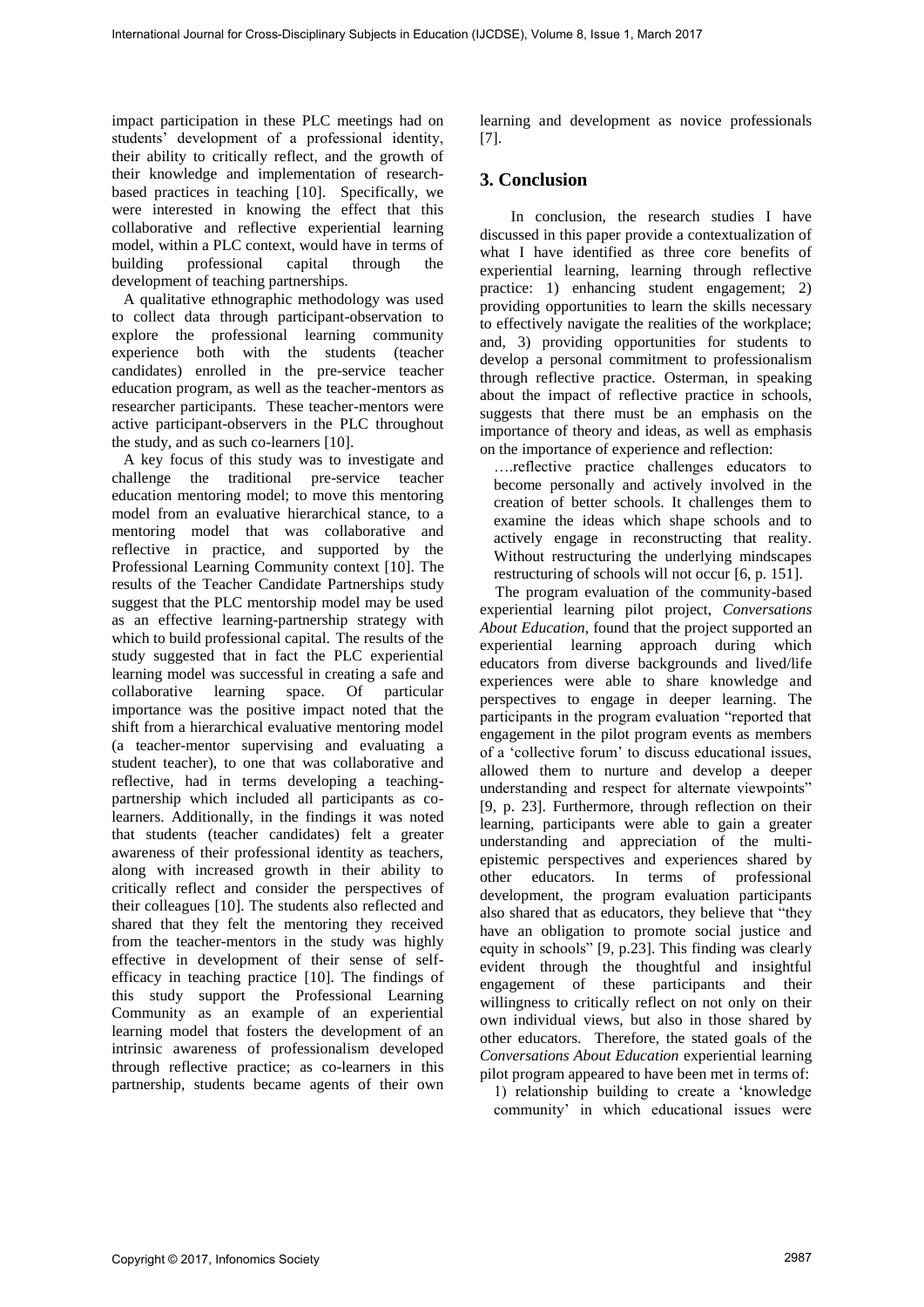examined through a multi-epistemic lens; and, 2) also providing professional development opportunities for teaching professionals focused on social justice issues and the implications of lived/life experience on confronting bias in the teaching profession" [9, p. 25].

 The findings from the study, *Associate Teacher Feedback* indicated that the associate teacher participants fully understood the importance of their role as mentor and guide for student teachers to effectively navigate the realities of the classroom. In highlighting the interdependence of the members of the triumvirate experiential learning partnership, and the importance of strengthening the theory-topractice connection for student teachers, associate teachers articulated a need for more opportunities to collaborate with faculty in the teacher education program. Furthermore, the triumvirate members, operating as members of a community of practice during an experiential learning field experience, may in fact provide a learning opportunity with which to encourage reflective practice. Development of communities of practice within experiential learning field placements may work to foster "active consultation and collaboration between the associate teacher and the faculty advisor as a representative of the university, and between the associate teacher and the teacher candidate as the future generation of the teaching profession" [8, p. 45]. I would suggest that faculty advisors play a pivotal role in strengthening the triumvirate relationship, and that they may effectively do so through the encouragement of reflective practice amongst all the members of this experiential learning partnership. "This [triumvirate] relationship may yield benefits not only for the future of the teaching profession, but also for the educational system through the creation of a learning environment which actively and critically examines what constitutes effective and professional teaching practice" [8, p. 45]. For the matrix of the control of the cross-Disciplinary of Cross-Disciplinary Constant Cross-Disciplinary Constant Cross-Disciplinary Constant Cross-Disciplinary Constant Cross-Disciplinary Constant Cross-Disciplinary Con

 The *Teacher Candidate Partnerships* study articulated the effectiveness of Professional Learning Communities as an experiential learning model. The student (teacher candidate) participants reported their development of a deeper and nuanced understanding and appreciation of the "complexity of the practice of teaching, and therefore the need for a collaborative and self-reflective learning stance on their part" ….additionally, these students reported an increase in terms of a "sense of self-efficacy in developing a personal philosophy of teaching that clearly articulated what makes them a teacher" [10, p.238]. And further, this led to the participants acknowledgement for "the need for life-long learning and continued professional development" [10, p. 238]. They indicated that the partnership they had

experienced with teacher-mentors in the professional learning community underscored their understanding of the collaborative nature of teaching and the social responsibility of the profession – teachers have an enormous responsibility to their students, the caregivers of those students, the community, and society as a whole. Participants shared that the Professional Learning Community meetings Community meetings provided them with the opportunity to develop a personal commitment to professionalism through reflective practice. Intrinsically, through reflective practice, these students became agents of their own learning and development as novice professionals. Given that:

"schools are societal transmitters of knowledge and skills, it is imperative that teachers have the professional capacity to be astute learners to effectively teach the 21st century skills required by classroom students. Professional Learning Communities may provide a learner-centered environment with which to explore professional issues, questions, and knowledge, and thereby build professional capital through the development of teaching partnerships" [10, p. 238].

 Finally, Dewey's philosophy of experience and education holds true in that education, to accomplish its purpose must be based on the life experience of the individual [3]. As such, I would suggest that experiential learning may be used as an effective pedagogical model for students to learn through reflective practice. This aligns well with the mission of the university today to encourage students to embrace the concept of life-long learning, and further to prepare graduates to not only think well and to critically reflect on their learning, but also for these graduates to develop the professionalism required in the workplace [7].

# **4. References**

[1] A. Clarke, "The Recent Landscape of Teacher Education: Critical Points and Possible Conjectures", Teaching and Teacher Education, 17(5), Elsevier, 2001, pp. 599-611.

[2] Conference Board of Canada. "Developing Skills: Where are Canada's Employers?" Accessed July 11, 2017, http://www.conferenceboard.ca/topics/education/comment aries/14-03 20/developing\_skills\_where\_are\_canada\_s\_em ployers.aspx#ftn1-ref (Access date: 2 September, 2016)

[3] Dewey, J. Experience and Education, Collier, New York, 1938.

[4] Hargreaves, A. and M. Fullan, Professional Capital: Transforming Teaching in Every School, Continuum International Publishing Group, New York, 2012.